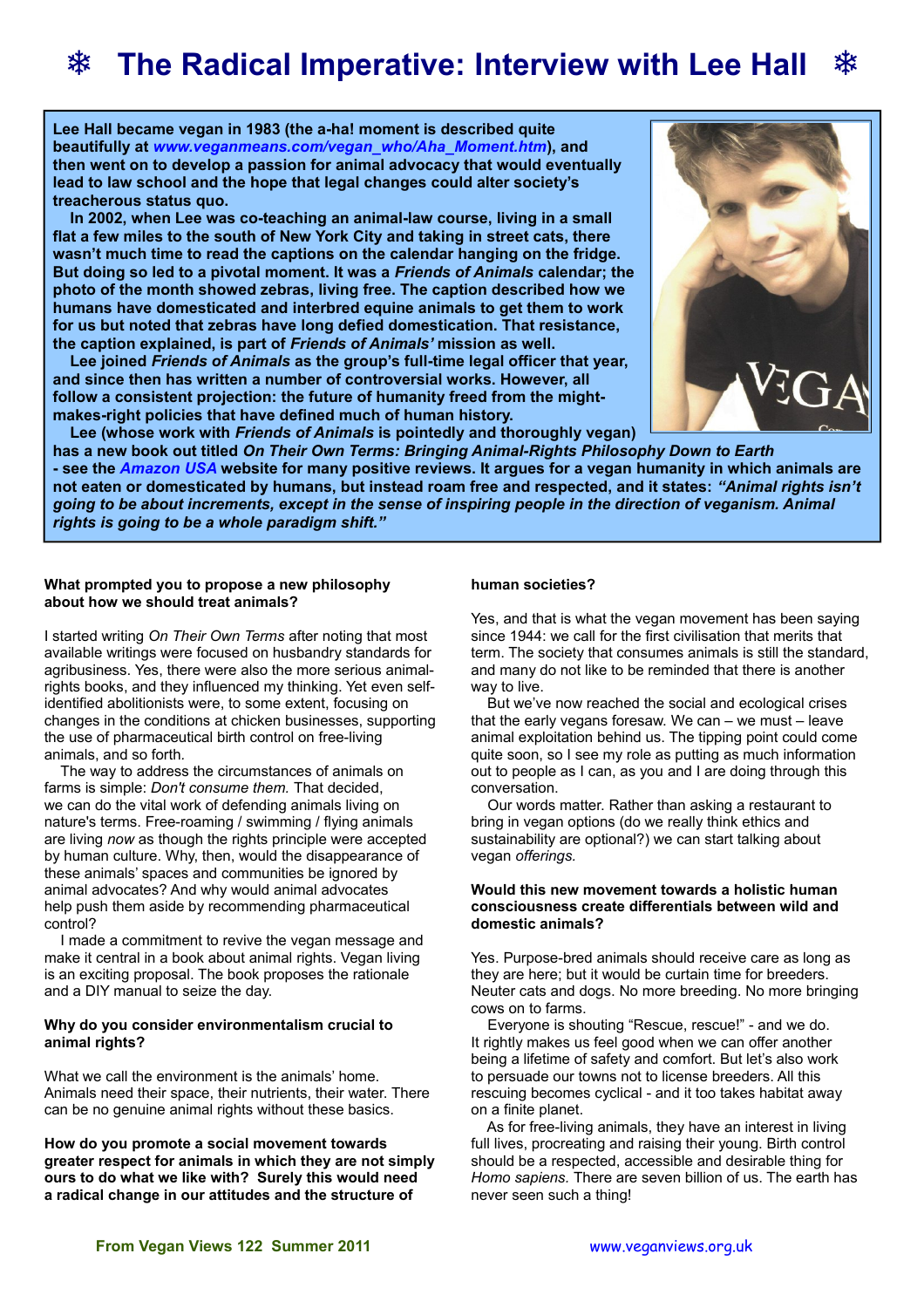#### **Must we do away with the 'welfare' of animals to let them live their lives 'on their own terms'?**

No, welfare is a good thing. It means well-being. Living on their terms, rather than for human purposes, is the ultimate in well-being for other animals.

#### **Isn't it likely there will be confusion about what is meant by** *animal rights***? This term means different things to different people.**

I'd define *animal rights* as a social and legal movement to cultivate and sustain human respect for the dignity of nonhuman animals. A fair working definition?

## **You say that not all campaigns are effective in furthering this goal. What type of campaigns are you thinking of? And what do you think about the use of graphic videos and photos in campaigning?**

Many charities work to make human supremacy humane. Their staffers and supporters say modifications in industry are important because "you have to be realistic" and "everyone isn't going to go vegan." Is the negativity selffulfilling? Our thoughts, and the words we select to express them, have consequences.

A campaign is effective when it inspires a personal change and a social commitment. Graphic videos and photos can depress and disempower. We see some outrage directed at rogue workers who flout established handling practices. Does the graphic picture explain to the audience that careful use of animals would still be offensive?

And do slaughterers change because they see violence? If scenes of blood and distress just by themselves led to changing people, abattoir workers would be a nation of vegetarians.

Granted, people can be deeply moved and changed by a glimpse behind the doors and walls. What I'm concerned about here is the tendency to push the shock effect so that it becomes a method, and perhaps another form of animal use.

Keep in mind too that the industries that use animals have found advantages in the effects of activists' images of maltreatment. If they advertise so-called humane eggs or dairy or flesh products, they benefit from the contrast of their grazing animals against the shocking videos.

Do we offer an understanding that those grazing animals on the local farm are in a dreadful situation with no escape? In *On Their Own Terms* I recount a memory told to me by singer and songwriter Sharleen Leahey, who visited a farm, and understood why our diet should not take advantage of animals caught in the dairy industry: *"I got to hang out with some boy calves who were sucking my fingers because they missed their mothers. They were being sold off to some bleak fate. I can't get those calves out of my mind. Their softness and their innocence. It haunts me."* The authentic voice of a sensitive person who has experienced a changed world view is the most powerful form of communication the vegan movement has ever had.

Changing the subject, slightly: What about pictures of other beings' freedom and power? In our interventions to stop carriage driving, we find most people have never even contemplated horses independent of us. How can we enable people to imagine other animals not as eternal victims to be rescued from danger by our heroic selves, but with their dignity respected? Vegan living – conscientious objection to deliberate exploitation of aware beings – spares animals from domination. Portray it as refreshing, life-affirming, and no one will avert their eyes upon opening your brochure. Vegan restaurants will gladly stock it, as it won't put patrons off their

meals. And people will give copies to children and people they meet in the course of their daily errands.

## **You mention that vegan cookbooks are "a real part of politics, a real contributor to animal rights theory" - can you say a little about that?**

Helping people grow and prepare food is empowering individuals and communities. It's the best politics in action. That's why we support vegan caterers, publish recipes and cookbooks, get these cookbooks into our local libraries and bookshops, and bring vegan caterers to schools and public events. I'd recommend putting recipes into vegan starter guides too – good recipes. People remember an attractive and delicious spread, and want it again.

And, by using a vegan cookbook, a person can learn about animal rights. *Dining With Friends,* the cookbook I coauthored, has some introductory animal-rights information in the introduction and in the glossary of ingredients and terms.

It's great to have books, classes, discussion groups, blogs, magazines and videos about animal rights, but consider the positive power of a chef, a cookbook, a vegan restaurant, or a garden. These offer the social or physical environment in which people can consider a new perspective with a straightforward, dynamic, creative and tangible kind of empathy. Vegan education at its best describes the oppression, but does not leave a vacuum. It guides people to an attractive and fair way of life.

**At the end of your book you've created a workshop for readers to find their own animalrights theory. How important do you see this, and are you promoting this idea independently from the book?**

Very important. For people who commit to animal rights, goal-setting envisioning the world we work to see - is vital. We don't achieve what we don't conceive.



Imagine the earth's wildlands recovering. Air and water, clean and clear. No bird cages, spurs, guns; nor bait, nor tackle… Imagine a culture and a landscape where animalrights principles are valued. Imagine growing up with parents who wouldn't think to encourage an interest in racing horses or chasing foxes.

Imagine: Circus performers are human artists, all. Advocates in Britain have imagined that culture and it is coming. MPs are currently agreeing to stop the use of tigers and other undomesticated animals. So we imagine a culture transformed, and then map our route so we can set off and move in the right direction.

Some people have told me they are putting the workshop to personal use, and that's exciting for me to hear. It could be used as a community-based workshop too; I'm about to leave for the North American Vegetarian Society's annual, all-vegan Summerfest and I'll try it out and let you know how it goes.

## **What do you mean by 'personhood' and how far does this extend into the animal realm?**

Personhood is the respect we afford to another being